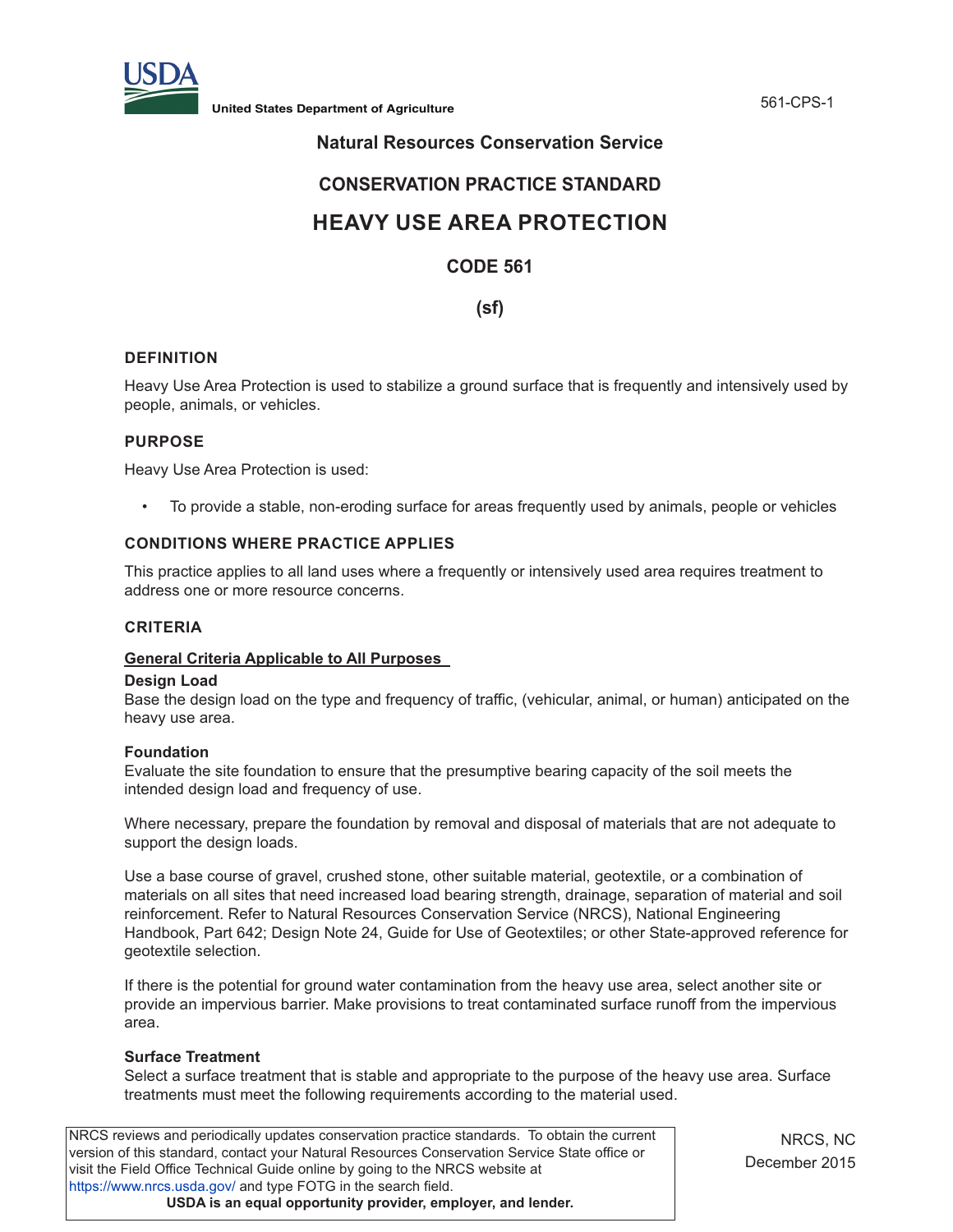## Concrete

Design slabs-on-ground subject to distributed stationary loads, light vehicular traffic, or infrequent use by heavy trucks or agricultural equipment in accordance with American Concrete Institute (ACI) *Guide for the Design and Construction of Concrete Parking Lots (ACI 330R)*. Design slabs-on-ground subject to regular or frequent heavy truck or heavy agricultural equipment traffic in accordance with ACI *Guide to Design of Slabs-on-Ground (ACI 360R).* Design liquid-tight slabs in accordance with ACI *Code Requirements for Environmental Concrete Structures, Slabs-on-Soil (ACI 350, Appendix H).* 

Design concrete structures in accordance with NRCS National Engineering Manual (NEM), Part 536, *Structural Engineering*.

#### Bituminous Concrete Pavement

Refer to AASHTO Guide for Design of Pavement Structures or the applicable State highway department's specification for design criteria for bituminous concrete paving.

In lieu of a site-specific design for areas that will be subject to light use, pave with a minimum of 4 inches of compacted bituminous concrete over a subgrade of at least 4 inches of well-compacted gravel. Use bituminous concrete mixtures commonly used for road paving in the area.

#### Other Cementitious Materials

Cementitious materials, such as soil cement, agricultural lime, roller-compacted concrete, and coal combustion by-products (flue gas desulphurization sludge and fly ash), can be used to provide a durable, stable surfacing material. Based on the properties of the surface material, develop a site-specific mix design with compressive strengths necessary for the expected use and loading on the heavy use area. Select materials that are non-toxic and that have chemical properties that are compatible with the intended use.

#### Aggregate

Design aggregate surfaces for expected wear and intended use. In lieu of a site-specific design for areas that will be subject to light non-vehicular use, install a minimum combined thickness for aggregate surfacing and base course of 6 inches for livestock and 4 inches for other applications.

#### Vegetation

Select vegetation that can withstand the intended use. Establish the vegetation in accordance with the criteria in NRCS CPS *Critical Area Planting (Code 342)* or the appropriate State reference.

#### **Other**

Other materials can be used if they will serve the intended purpose and design life.

#### **Structures**

When a roof is needed to address the resource concern, use NRCS CPS *Roofs and Covers (Code 367)*. For non-waste applications, design structures according to the accepted engineering practice.

#### **Drainage and Erosion Control**

Include provisions in the design for surface and subsurface drainage, as needed. Include provisions for disposal of runoff without causing erosion or water quality impairment. To the extent possible, prevent surface water from entering the heavy use area.

Stabilize all areas disturbed by construction as soon as possible after construction. Refer to the criteria in NRCS CPS *Critical Area Planting (Code 342)* for establishment of vegetation. If vegetation is not appropriate for the site, use the criteria in NRCS CPS *Mulching (Code 484)* to stabilize the disturbed area.

#### **Additional Criteria for Livestock Heavy Use Areas**

Include other practices to collect, store, utilize, or treat manure and contaminated runoff where contaminated runoff will cause a resource concern.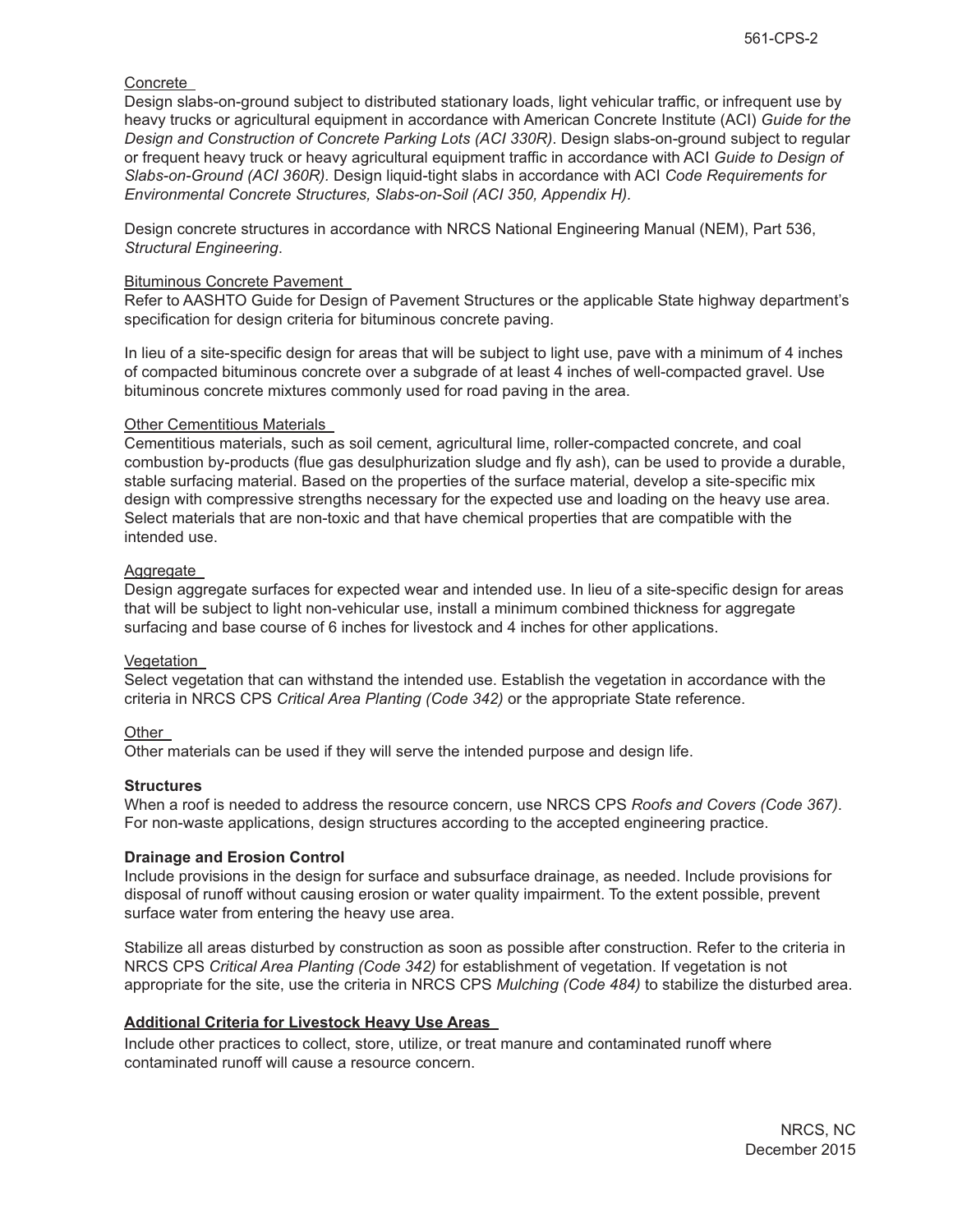Select surface materials that minimize risk to livestock.

The treated area may include all areas where livestock congregate and cause surface stability problems.

#### **Additional Criteria for Recreation Areas**

The Americans with Disabilities Act of 1990 (ADA) requires recreation areas that are used by the public to be accessible to people with disabilities. Address accessibility requirements for new construction and when existing facilities are being altered.

#### **CONSIDERATIONS**

Locate the heavy use area as far as possible from watercourses, water bodies, water wells, and areas of concentrated flow. In many cases, this may require relocating the heavily used area rather than just armoring an area that is already in use.

The Heavy Use Area, by itself, does not protect or improve water quality; however, when used in conjunction with other conservation practices, the management system may protect and improve water quality. Plan and implement other conservation practices to divert clean water away from the

Consider using the NC Feeding Site Assessment Tool to evaluate the environmental risk of an existing livestock concentrated feeding site and evaluate the potential environmental risk reduction through relocation of the feeding site.

Heavy use areas can have a significant impact on adjoining land uses. These impacts can be environmental, visual and cultural. Select a treatment that is compatible with adjoining areas. Consider such things as proximity to neighbors and the land use where the stabilization will take place.

Vegetated heavy use areas may need additional materials such as geogrids or other reinforcing techniques or planned periods of rest and recovery to ensure that vegetative stabilization will succeed.

Consider the safety of the users during the design. Avoid slippery surfaces, sharp corners, or surfaces and structures that might entrap users. For heavy use areas used by livestock avoid the use of sharp aggregates that might injure livestock.

Paving or otherwise reducing the permeability of the heavily used area can reduce infiltration and increase surface runoff. Depending on the size of the heavy use area, this can have an impact on the water budget of the surrounding area. Consider the effects to ground and surface water.

Installation of heavy use area protection on muddy sites can improve animal health. Mud transmits bacterial and fungal diseases and provides a breeding ground for flies. Hoof suction makes it difficult for cattle to move around in muddy areas. In addition, mud negates the insulation value of hair coat and the animals must use more energy to keep warm. As temperatures fall, animal bunching may occur, which can reduce or eliminate vegetative cover and lead to erosion and water quality concerns.

To the extent possible, maintain a 2 foot separation distance between the bottom of the surface material and the seasonal high water table or bedrock.

To reduce the potential for air quality problems from particulate matter associated with a heavy use area, consider the use of NRCS CPS *Windbreak/Shelterbelt Establishment (Code 380)*, *Herbaceous Wind Barriers (Code 603)*, *Dust Control from Animal Activity on Open Lot Surfaces (Code 375)*, or *Dust Control on Unpaved Roads and Surfaces (Code 373)* to control dust from heavy use areas.

Heavy use areas for livestock can vary widely in size depending on how the operator manages his livestock. Because heavy use areas can be expensive to construct and maintain, a significant consideration should be to reduce the size of the heavy use area as much as possible. This may require changes in how the livestock are managed but in the end may result in less maintenance and a more efficient operation.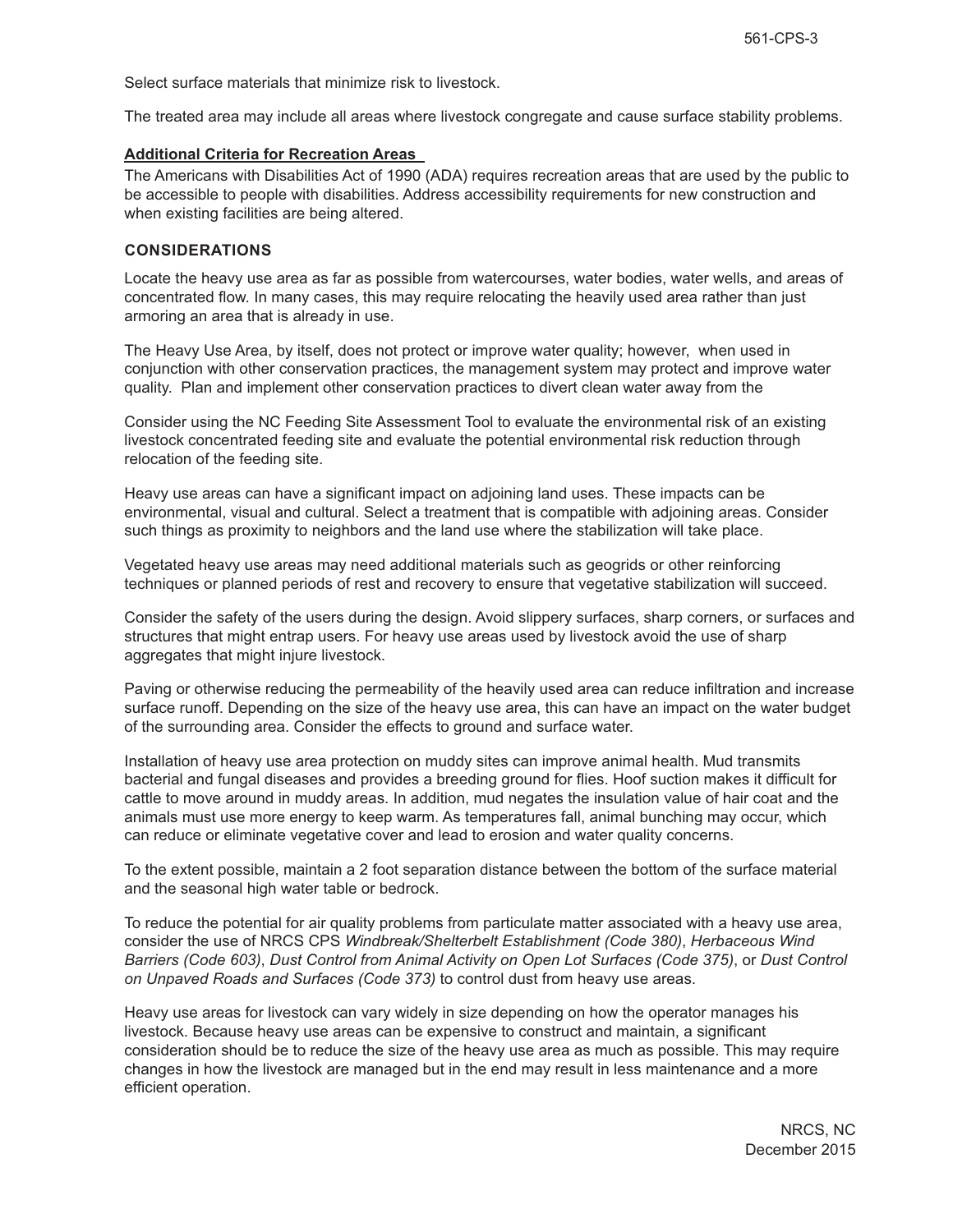Refer to Tables 1-3 in Appendix A at the end of this standard for minimum space requirements for various animals based on animal units. Refer to MWPS for additional guidance on confined animal operations.

For areas that will need to be cleaned frequently by scraping, loose aggregate or other non- cementitious materials may not be the best choice. Consider a more durable surface such as concrete.

#### **PLANS AND SPECIFICATIONS**

Prepare plans and specifications for Heavy Use Area Protection that describe the requirements for installing the practice according to this standard. As a minimum the plans and specifications shall include:

- 1. A plan view showing the location and extent of the practice. Include the location and distances to adjacent features and known utilities.
- 2. Typical section(s) showing the type and required thickness of paving or stabilization materials.
- 3. A grading plan, as needed.
- 4. Where appropriate, plans for required structural details.
- 5. Method and materials used to stabilize areas disturbed by construction.
- 6. Construction specifications with site specific installation requirements.

## **OPERATION AND MAINTENANCE**

Prepare an operation and maintenance (O&M) plan and review with the operator prior to practice installation. The minimum requirements to be addressed in the O&M plan are:

- 1. Periodic inspections annually and immediately following significant rainfall events.
- 2. Prompt repair or replacement of damaged components especially surfaces that are subjected to wear or erosion.
- 3. For livestock heavy use areas, include requirements for the regular removal and management of manure, as needed.
- 4. For vegetated heavy use areas, take measures to maintain the stand such as restricting use and revegetation.

#### **REFERENCES**

American Concrete Institute. 2006. Design of Slabs-on-Ground. ACI Standard 360R-06. Farmington Hills, MI.

Korcak, R. F. 1998. Agricultural Uses of Coal Combustion Byproducts. P. 103-119. *In* Wright, R. J., et al (eds.) Agricultural Uses of Municipal, Animal and Industrial Byproducts. USDA-ARS, Conservation Research Report 44.

USDA-Natural Resources Conservation Service. 2014. Agricultural Engineering Note 4, *Earth and Aggregate Surfacing Design Guide*, Washington, DC.

Midwest Plan Service, Structures and Environmental Handbook, MWPS –1, June 1987 revision, Planning 511.1